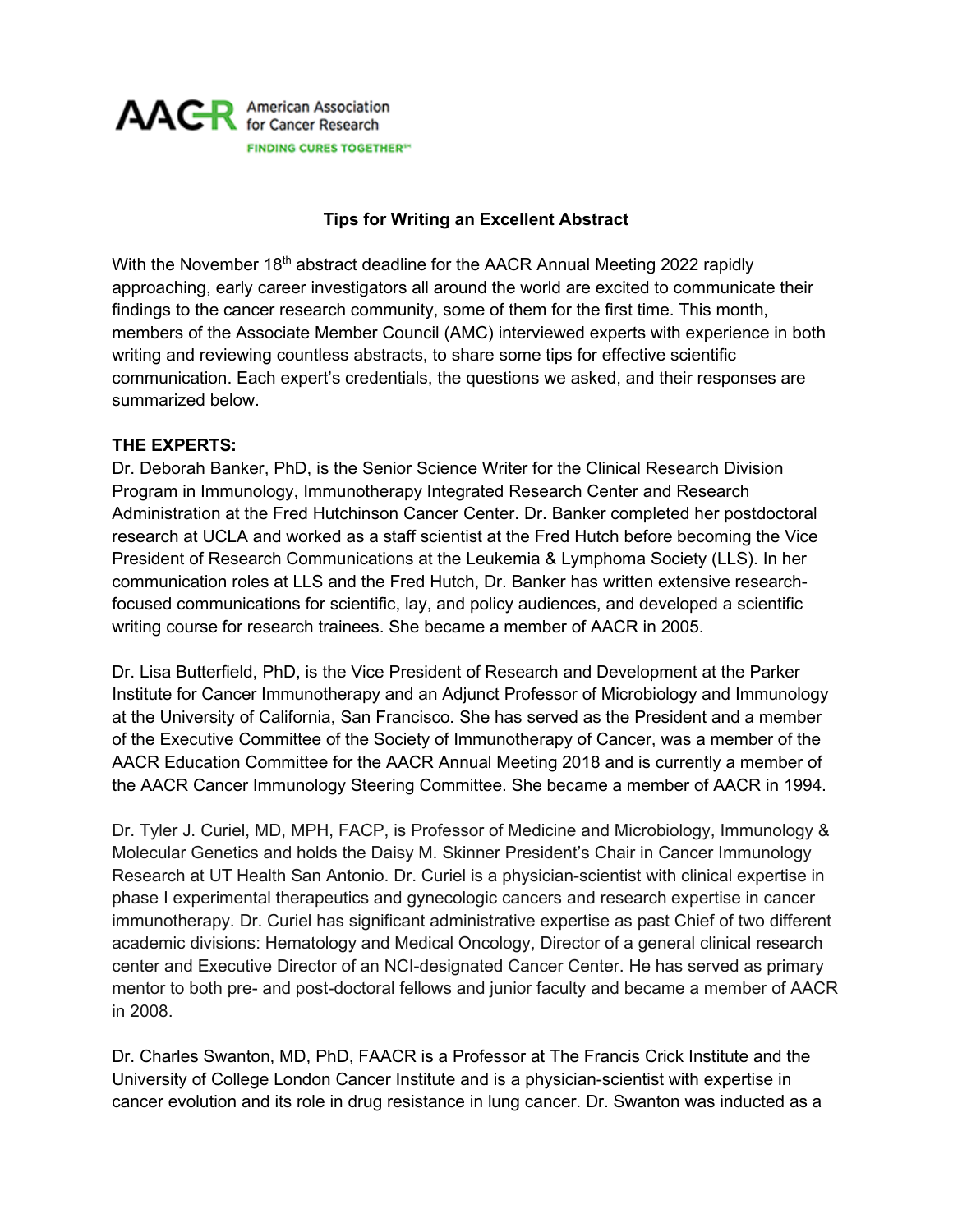Fellow of the AACR Academy in 2020, served as the Program Chair for the AACR Annual Meeting 2021, and currently serves on the AACR Board of Directors and the AACR Cancer Evolution Working Group Executive Committee. He has been a member of AACR since 2013.

Dr. Ratna K. Vadlamudi, PhD, is a Professor and the Tom C. and Patricia H. Frost Endowed Chair at UT Health San Antonio (UTHSA). He has held the position of PI and MPI on multiple NIH, DOD and foundation grants; served as panelist /chair of NIH and DOD study sections. As a professor of Obstetrics and Gynecology and Integrated Biomedical Sciences Graduate School at UTHSA, he has contributed 22 years of didactic and laboratory training as a primary mentor to undergraduates, pre-doctoral and post-doctoral fellows. He became a member of AACR in 1997.

## **THEIR ADVICE:**

## *What attracts you to an abstract that makes it stand apart from others?*

- Dr. Banker: It addresses an important scientific/clinical question, with a sound experimental plan and state-of-the-art methods, and impactful results are clearly presented.
- Dr. Butterfield: First, some positive data being reported is always irresistible. When you have positive clinical data, the abstract almost writes itself. For other abstracts, context is important-- why should I be excited about this? How is it an important step forward? Highlighting innovation is important, and if you can make it easy on the reviewers to see why your data are important, it can help.
- Dr. Curiel: Seeing a novel finding, pathway or drug. Or solving an important question.
- Dr. Swanton:
	- o Concise, clear, no hyperbole;
	- o Few abbreviations;
	- o Clear conclusions; and
	- $\circ$  Ideally in vitro cell model plus animal work or human in vivo data: aim to provide orthogonal data from other systems/approaches/methods to support your findings.
- Dr. Vadlamudi: Opening sentence(s) that mention the knowledge gap being addressed by the study

# *Do you have a template or method you prefer to utilize while writing your abstract?*

- Dr. Banker: A Scientific Abstract should include, briefly:
	- o the **background** of the project;
	- o the **hypothesis**(es) and **specific aims;**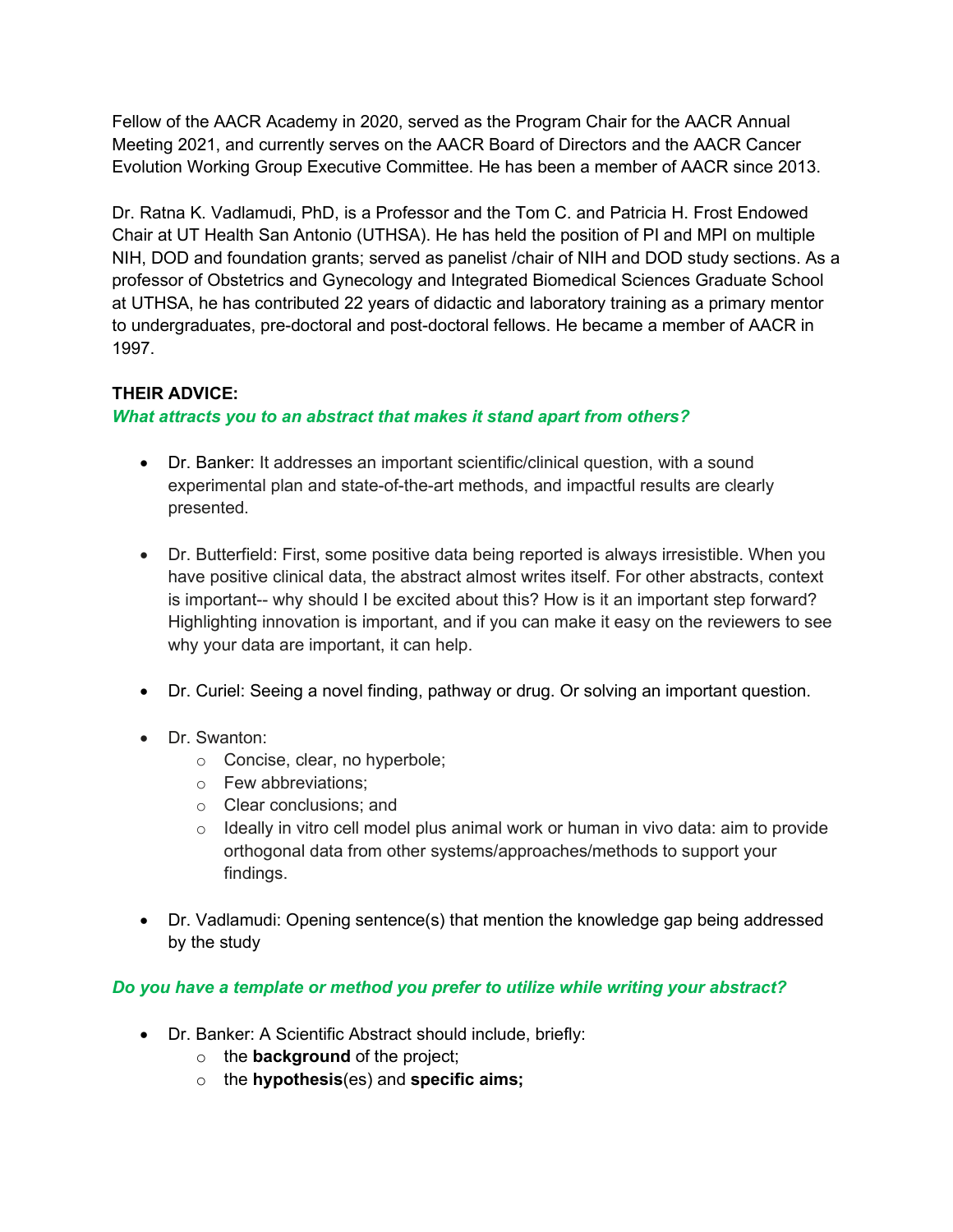- o the **significance** of the project, including its potential **relevance to improving cancer diagnosis/treatment**;
- o the **methodology** used, including the **unique features / innovation** of the project;
- o **concise results**; and
- o a brief description of **how your results will affect future studies, including in other research areas**.
- Dr. Swanton and Vadlamundi shared a preference for a structured abstract the outline above.
- Dr. Butterfield: I try not to restate earlier data at all-- that can make something seem like an incremental advance. I start with context in the field, state the results with minimal methods, and then finish with highlighting innovation.
- Dr. Curiel:
	- o Why is this issue important?
	- $\circ$  What are gaps to fill?
	- o Here's how we addressed them.
	- o Here is what we found.
	- o Future directions.

## In your opinion, what are the most important components of an abstract that make it *memorable?*

- Dr. Banker: A good abstract should briefly answer these questions:
	- o *What is not yet known? What problem are you trying to solve?*
	- o *Why should we care about the problem and the results?*
	- o *How did you address the problem in your project?*
	- o *What is novel/valuable about your particular approach?*
	- o *What's the answer(s)?*
	- o *What are the implications of your answer; i.e., what might be the clinical application, near-term and long-term, and/or how might your new findings advance your scientific field?*
- Dr. Butterfield: Why it is important in the field and for therapy (and if preclinical, not only relevant for the model, but for the bigger picture of human disease).
- Dr. Curiel: Clarity. Solving a big issue. Reporting a major new finding.
- Dr. Swanton: The conclusion.
- Dr. Vadlamudi: Knowledge gap statement and conclusion/implication statements.

#### *Do you have any suggestions on things to avoid while composing an abstract?*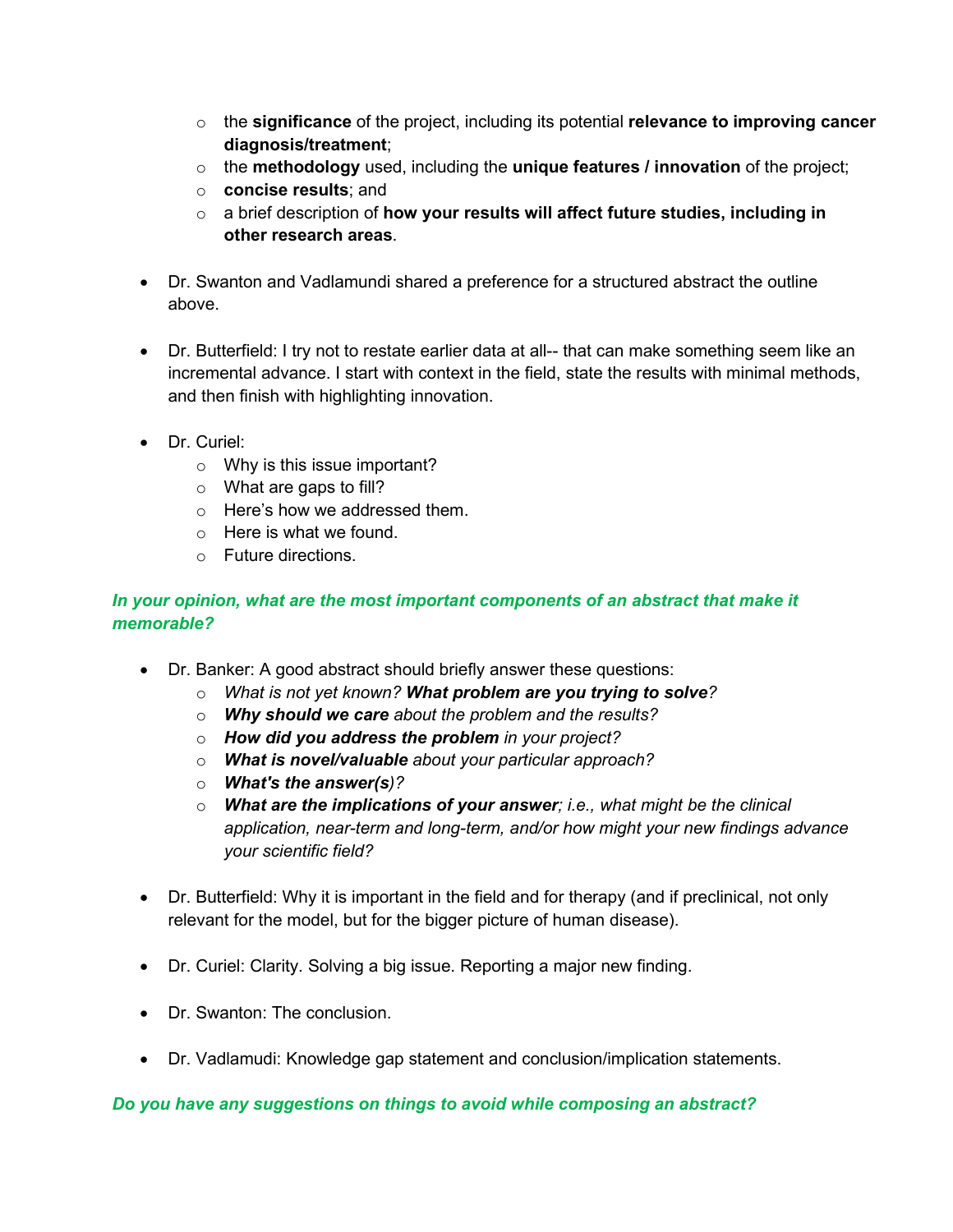- Dr. Banker: Do not say everything you know about the problem and your study, just what you need to say to make your case. Use only essential jargon, acronyms, etc. Remember that readers will likely have diverse backgrounds. Also, don't ignore the instructions! If you don't follow instructions regarding the word/character count, and font and margin size, your abstract may not even be reviewed.
- Dr. Butterfield: No typos or language errors. They can easily distract the reviewer from your scientific message. No redundancies (you don't have space for that) and not too many numbers (which makes it hard to read) - use of only the most critical few numbers.
- Dr. Curiel: Curse of knowledge: assuming readers know as much as you. Describing results without explaining what they mean. Undefined abbreviations. Incomplete background or set up of the issue.
- Dr. Swanton: Avoid words like interestingly, avoid hyperbole, superlatives. Present results in an unbiased dispassionate manner. Bear in mind a p value is just a p value- it does not confirm your conclusions are correct, always consider other explanations for your findings where possible and mitigate them (briefly in the abstract- it shows you have really considered other reasons for your observations).
- Dr. Vadlamudi: Avoid being descriptive, avoid passive sentences, focus on key findings, and be able to tell the story is also important.

## *What tips or pieces of advice could you give to early career researchers when they get ready to write an abstract?*

- Dr. Butterfield: Don't leave it for the last minute, so that you can go back and reread it. Let someone else read it too, like all of your co-authors. Make sure they all read it and approve it.
- Dr. Banker echoed the advice above.
- Dr. Curiel: Don't assume readers are subject matter experts. Set up the problem clearly. Describe results clearly and explain what they mean at the same time. Show some concrete applicability of the results. Avoid vague statements like "this is a big advance" or "these data have huge implications." Spell it out.
- Dr. Swanton: Don't submit too early before the weight of evidence is in your favor, try to validate your data in multiple models, collaborate with others to build and solidify your data (e.g. those who can ask similar questions in different model systems or who might have clinical trial/in vivo data to substantiate your findings).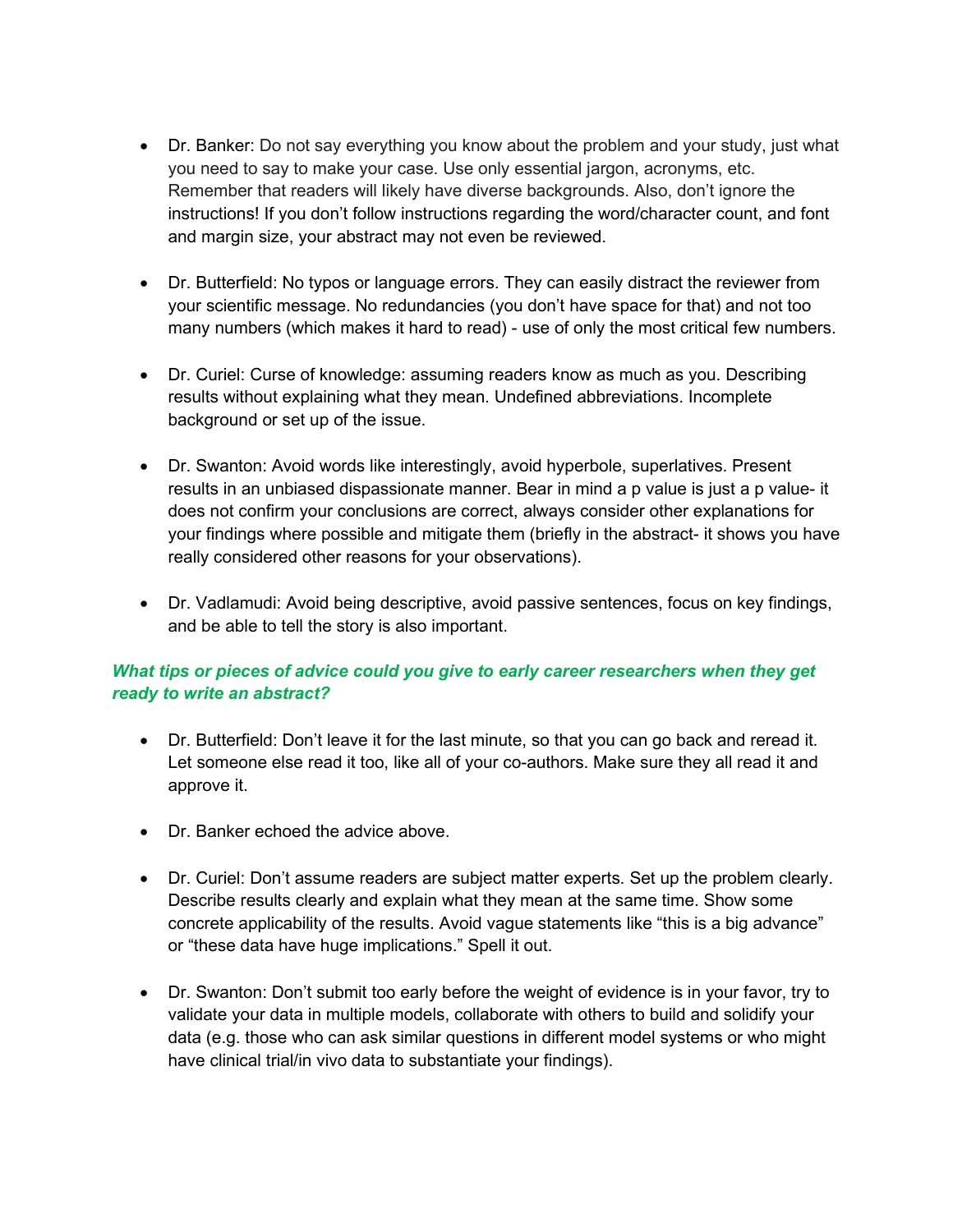• Dr. Vadlamudi: Always be thinking the knowledge gap and how the research being presented will advance the field.

## *In your experience writing, reading, and reviewing abstracts, what is one key piece of advice that you would like to pass on to the AACR Associate Membership as they progress through their academic journey?*

- Dr. Banker: Know your audience. What are the AACR's priorities? How do you/your project meet their priorities? Be sure to clearly address why the reader should care. Be complete, but concise and remember that less can be more!
- Dr. Butterfield: Know the statistics of oral presentations and poster acceptances at the target meeting, so that you know your chances of acceptance and potential oral presentation or travel award.
- Dr. Curiel: Avoid the curse of knowledge.
- Dr. Swanton:
	- o Abstract with lots of acronyms, abbreviations etc can be very difficult to read. Avoid where possible.
	- $\circ$  Avoid words like interestingly, surprisingly, major findings etc. Present the work in a dispassionate, unbiased manner.
	- $\circ$  Abstracts with limited pre-clinical data (e.g. one cell line, one animal model etc) may be open to criticism. Try to have orthogonal approaches to validate your findings.
	- $\circ$  Brevity is key. Do not pack an abstract with all your data, focus on what the reader needs to know. Bear in mind that many referees will have over 50 abstracts to review in their spare time- time is limited and yours needs to stand out. Make their job easy.
- Dr. Vadlamudi: Read and re-read the abstract multiple times, keep polishing it, ask your peers and friends to read/critique the abstract.

### **MAIN TAKEAWAYS:**

- Highlight the knowledge gap being addressed and the innovation of your approach and results.
- Minimize the use of acronyms, jargon, and hyperboles.
- Pay attention to formatting and requirements (Available starting on page 21 of the Call for [Abstracts\)](https://www.aacr.org/wp-content/uploads/2021/09/AACR_CFA_2022.pdf?utm_source=salesforce-marketing-cloud&utm_medium=email&utm_campaign=AM22+-+CFA&utm_term=AM22+CFA+-+Button).
- Do not wait until November 17th to start writing.

### **FINAL REMINDERS:**

### **The deadline to submit AACR Abstracts and Scholar in Training Award applications for**